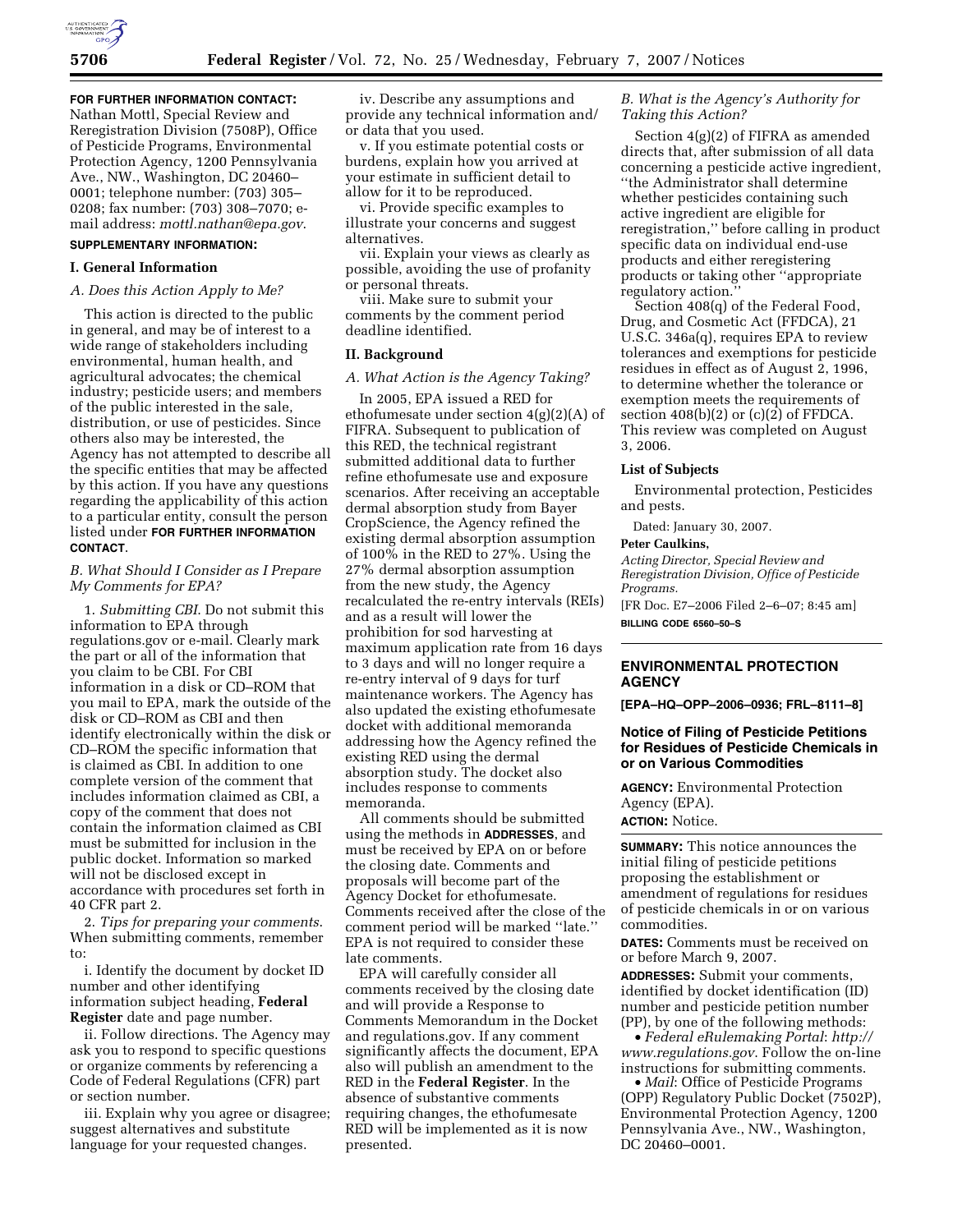• *Delivery*: OPP Regulatory Public Docket (7502P), Environmental Protection Agency, Rm. S–4400, One Potomac Yard (South Bldg.), 2777 S. Crystal Dr., Arlington, VA. Deliveries are only accepted during the Docket's normal hours of operation (8:30 a.m. to 4 p.m., Monday through Friday, excluding legal holidays). Special arrangements should be made for deliveries of boxed information. The Docket Facility telephone number is (703) 305–5805.

*Instructions*: Direct your comments to the assigned docket ID number for the pesticide petition of interest. EPA's policy is that all comments received will be included in the docket without change and may be made available online at *http://www.regulations.gov*, including any personal information provided, unless the comment includes information claimed to be Confidential Business Information (CBI) or other information whose disclosure is restricted by statute. Do not submit information that you consider to be CBI or otherwise protected through regulations.gov or e-mail. The regulations.gov website is an ''anonymous access'' system, which means EPA will not know your identity or contact information unless you provide it in the body of your comment. If you send an e-mail comment directly to EPA without going through regulations.gov, your e-mail address will be automatically captured and included as part of the comment that is placed in the docket and made available on the Internet. If you submit an electronic comment, EPA recommends that you include your name and other contact information in the body of your comment and with any disk or CD–ROM you submit. If EPA cannot read your comment due to technical difficulties and cannot contact you for clarification, EPA may not be able to consider your comment. Electronic files should avoid the use of special characters, any form of encryption, and be free of any defects or viruses.

*Docket*: All documents in the docket are listed in the docket index available in regulations.gov. To access the electronic docket, go to *http:// www.regulations.gov*, select ''Advanced Search,'' then ''Docket Search.'' Insert the docket ID number where indicated and select the ''Submit'' button. Follow the instructions on the regulations.gov website to view the docket index or access available documents. Although listed in the index, some information is not publicly available, e.g., CBI or other information whose disclosure is restricted by statute. Certain other material, such as copyrighted material,

is not placed on the Internet and will be publicly available only in hard copy. Publicly available docket materials are available electronically at *http:// www.regulations.gov*, or, if only available in hard copy, at the OPP Regulatory Public Docket in Rm. S– 4400, One Potomac Yard (South Bldg.), 2777 S. Crystal Dr., Arlington, VA. The hours of operation of this Docket Facility are from 8:30 a.m. to 4 p.m., Monday through Friday, excluding legal holidays. The Docket Facility telephone number is (703) 305–5805.

**FOR FURTHER INFORMATION CONTACT:** The person listed at the end of the pesticide petition summary of interest. **SUPPLEMENTARY INFORMATION:** 

# **I. General Information**

*A. Does this Action Apply to Me?* 

You may be potentially affected by this action if you are an agricultural producer, food manufacturer, or pesticide manufacturer. Potentially affected entities may include, but are not limited to:

• Crop production (NAICS code 111). • Animal production (NAICS code

112).

• Food manufacturing (NAICS code 311).

• Pesticide manufacturing (NAICS code 32532).

This listing is not intended to be exhaustive, but rather provides a guide for readers regarding entities likely to be affected by this action. Other types of entities not listed in this unit could also be affected. The North American Industrial Classification System (NAICS) codes have been provided to assist you and others in determining whether this action might apply to certain entities. If you have any questions regarding the applicability of this action to a particular entity, consult the person listed at the end of the pesticide petition summary of interest.

*B. What Should I Consider as I Prepare My Comments for EPA?* 

1. *Submitting CBI*. Do not submit this information to EPA through regulations.gov or e-mail. Clearly mark the part or all of the information that you claim to be CBI. For CBI information in a disk or CD–ROM that you mail to EPA, mark the outside of the disk or CD–ROM as CBI and then identify electronically within the disk or CD–ROM the specific information that is claimed as CBI. In addition to one complete version of the comment that includes information claimed as CBI, a copy of the comment that does not contain the information claimed as CBI must be submitted for inclusion in the

public docket. Information so marked will not be disclosed except in accordance with procedures set forth in 40 CFR part 2.

2. *Tips for preparing your comments*. When submitting comments, remember to:

i. Identify the document by docket ID number and other identifying information (subject heading, **Federal Register** date and page number).

ii. Follow directions. The Agency may ask you to respond to specific questions or organize comments by referencing a Code of Federal Regulations (CFR) part or section number.

iii. Explain why you agree or disagree; suggest alternatives and substitute language for your requested changes.

iv. Describe any assumptions and provide any technical information and/ or data that you used.

v. If you estimate potential costs or burdens, explain how you arrived at your estimate in sufficient detail to allow for it to be reproduced.

vi. Provide specific examples to illustrate your concerns and suggest alternatives.

vii. Explain your views as clearly as possible, avoiding the use of profanity or personal threats.

viii. Make sure to submit your comments by the comment period deadline identified.

## **II. Docket ID Numbers**

When submitting comments, please use the docket ID number assigned to the pesticide petition of interest.

| <b>PP Number</b> | Docket ID Number         |
|------------------|--------------------------|
| PP 1F6263        | EPA-HQ-OPP-<br>2006-0203 |
| PP 5F4505        | EPA-HO-OPP-<br>2006-0203 |
| PP 5F6918        | EPA-HQ-OPP-<br>2006-0203 |
| PP 6F4791        | EPA-HO-OPP-<br>2006-0203 |
| PP 6F7025        | EPA-HO-OPP-<br>2006-0323 |
| PP 6F7059        | EPA-HQ-OPP-<br>2006–1026 |
| PP 6E7140        | EPA-HQ-OPP-<br>2007-0004 |

## **III. What Action is the Agency Taking?**

EPA is printing a summary of each pesticide petition received under section 408 of the Federal Food, Drug, and Cosmetic Act (FFDCA), 21 U.S.C. 346a, proposing the establishment or amendment of regulations in 40 CFR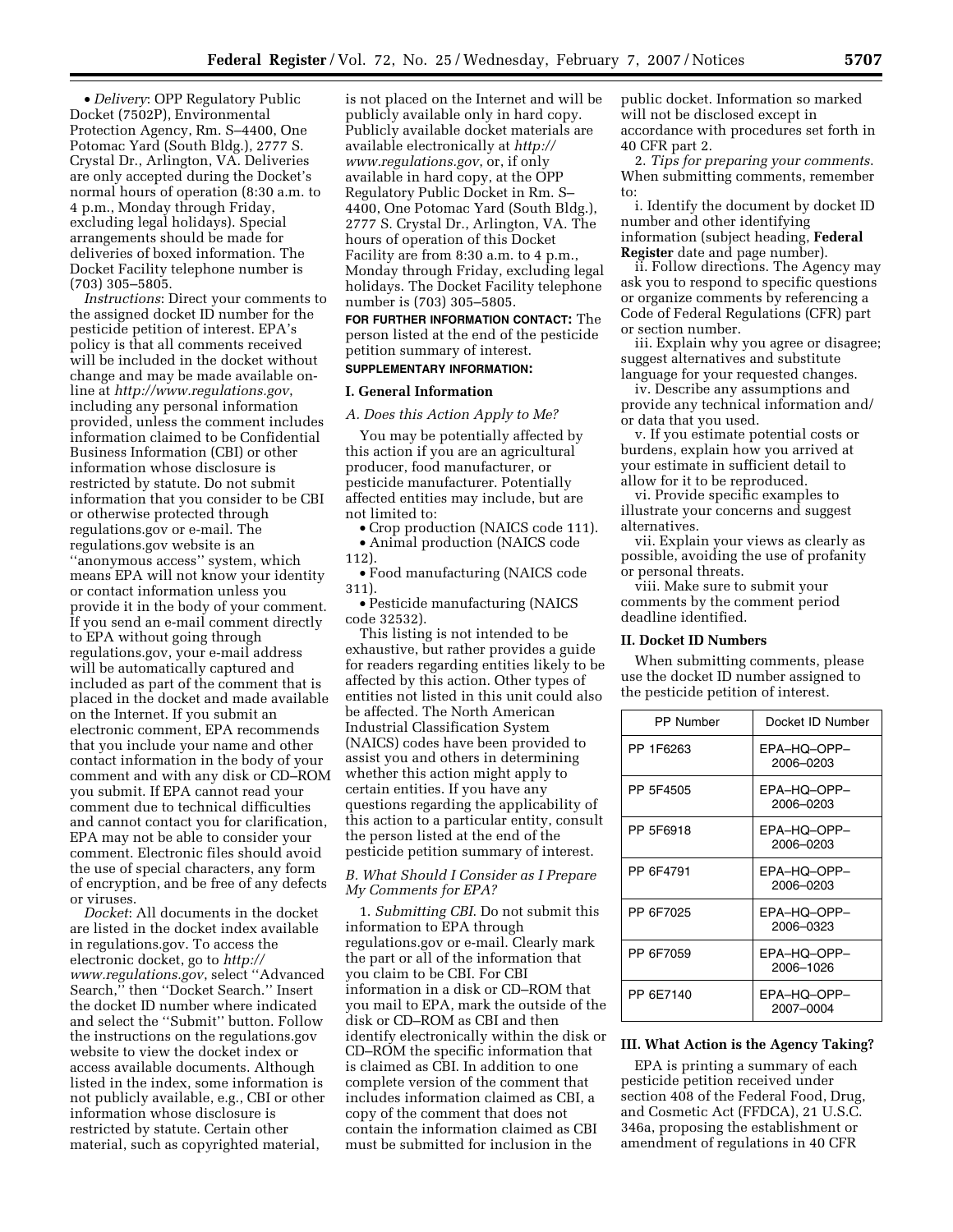part 180 for residues of pesticide chemicals in or on various food commodities. EPA has determined that these pesticide petitions contain data or information regarding the elements set forth in FFDCA section 408(d)(2); however, EPA has not fully evaluated the sufficiency of the submitted data at this time or whether the data support granting of these pesticide petitions. Additional data may be needed before EPA rules on these pesticide petitions.

Pursuant to 40 CFR 180.7(f), a summary of the petitions included in this notice, prepared by the petitioner along with a description of the analytical method available for the detection and measurement of the pesticide chemical residues is available on-line at *http://www.regulations.gov*.

### *A. Amendment to Existing Tolerances*

1. *PP 1F6263*. (Docket ID number EPA–HQ–OPP–2006–00203). Acetochlor Registration Partnership (ARP), c/o Monsanto Company, 1300 ''I'' St., NW., Suite 450 East, Washington, DC 20005, proposes to amend the tolerances in 40 CFR 180.470(a) for residues of the herbicide acetochlor (2-chloro-2'-methyl-6-ethyl-*N*-ethoxymethylacetanilide) and its metabolites containing the ethyl methyl aniline (EMA) moiety and the hydroxyethyl methyl-aniline (HEMA) moiety, and expressed as acetochlor equivalents in or on the food commodities corn, pop, grain at 0.05 parts per million (ppm) and corn, pop, stover at 1.5 ppm.

In addition, ARP proposes to amend the tolerances in 40 CFR 180.470(d) for residues of the herbicide acetochlor (2 chloro-2'-methyl-6-ethyl-*N*ethoxymethylacetanilide) and its metabolites containing the EMA moiety and the HEMA moiety, and expressed as acetochlor equivalents in or on the food commodities beet, sugar, root and tops/ pea and bean (except soybean), dried and shelled (subgroup 6C)/potato/and sunflower, seed at 0.05 ppm; grain, cereal (except rice) (group 15) at 0.05 ppm; grain, cereal (except rice), forage/ fodder/straw (group 16), forage at 0.5 ppm; grain, cereal (except rice), forage/ fodder/straw (group 16), hay at 2.0 ppm; grain, cereal (except rice), forage/fodder/ straw (group 16), stover at 0.1 ppm; grain, cereal (except rice), forage/fodder/ straw (group 16), straw at 0.3 ppm.

Acetochlor and its metabolites are hydrolyzed to either EMA or HEMA, which are determined by high performance liquid chromatography (HPLC)/oxidative coulometric electrochemical detector (OCED) and expressed as acetochlor equivalents. The limit of quantitation (LOQ) for this method is 0.02 ppm for each analyte. Contact: Vickie Walters, telephone number: (703) 305–5704, e-mail address: *walters.vickie@epa.gov*.

2. *PP 5F4505*. (Docket ID number EPA–HQ–OPP–2006–0203). Acetochlor Registration Partnership (ARP), c/o Monsanto Company, 1300 ''I'' St., NW., Suite 450 East, Washington, DC 20005, proposes to amend the tolerance in 40 CFR 180.470(a) for residues of the herbicide acetochlor (2-chloro-2' methyl-6-ethyl-*N*ethoxymethylacetanilide) and its metabolites containing the EMA moiety and the HEMA moiety, and expressed as acetochlor equivalents in or on the food commodity corn, field, forage at 3.0 ppm. Acetochlor and its metabolites are hydrolyzed to either EMA or HEMA, which are determined by HPLC/OCED and expressed as acetochlor equivalents. The LOQ for this method is 0.02 ppm for each analyte. Contact: Vickie Walters, telephone number: (703) 305– 5704, e-mail address:

*walters.vickie@epa.gov*. 3. *PP 5F6918*. (Docket ID number EPA–HQ–OPP–2006–00203). Monsanto Company, 1300 ''I'' St., NW., Suite 450 East, Washington, DC 20005, proposes to amend the tolerances in 40 CFR 180.470(a) for residues of the herbicide acetochlor (2-chloro-2'-methyl-6-ethyl-*N*-ethoxymethylacetanilide) and its metabolites containing the EMA moiety and the HEMA moiety, and expressed as acetochlor equivalents in or on the food commodities sorghum, forage at 1.0 ppm; sorghum, grain at 0.05 ppm; and sorghum, grain, stover at 1.5 ppm. Acetochlor and its metabolites are hydrolyzed to either EMA or HEMA, which are determined by HPLC/OCED and expressed as acetochlor equivalents. The LOQ for this method is 0.02 ppm for each analyte. Contact: Vickie Walters, telephone number: (703) 305– 5704, e-mail address: *walters.vickie@epa.gov*.

4. *PP 6F4791*. (Docket ID number EPA–HQ–OPP–2006–00203). Acetochlor Registration Partnership (ARP), c/o Monsanto Company, 1300 ''I'' St., NW., Suite 450 East, Washington, DC 20005, proposes to amend the tolerances in 40 CFR 180.470(a) for residues of the herbicide acetochlor (2-chloro-2'-methyl-6-ethyl-*N*-ethoxymethylacetanilide) and its metabolites containing the EMA moiety and the HEMA moiety, and expressed as acetochlor equivalents in or on the food commodities corn, sweet, fodder and forage at 1.5 ppm; and corn, sweet, kernels plus cob with husks removed at 0.05 ppm.

In addition, ARP proposes to amend the tolerances in 40 CFR 180.470(d) for residues of the herbicide acetochlor (2 chloro-2'-methyl-6-ethyl-*N*ethoxymethylacetanilide) and its metabolites containing the EMA moiety and the HEMA moiety, and expressed as acetochlor equivalents in or on the food commodities non-grass animal feeds (group 18) forage at 1.3 ppm and nongrass animal feeds (group 18), hay at 3.5 ppm.

Acetochlor and its metabolites are hydrolyzed to either EMA or HEMA, which are determined by HPLC/OCED and expressed as acetochlor equivalents. The LOQ for this method is 0.02 ppm for each analyte. Contact: Vickie Walters, telephone number: (703) 305– 5704, e-mail address: *walters.vickie@epa.gov*.

5. *PP 6F7025*. (Docket ID number EPA–HQ–OPP–2006–00323). Dow AgroSciences LLC, 9330 Zionsville Rd., Indianapolis, IN 46268, proposes to amend the tolerances in 40 CFR 180.364(a) by adding glyphosate dimethylammonium salt or dimethalamine (DMA) salt of glyphosate (n-phosphonomethyl)glycine resulting from the application of glyphosate and the isopropylamine salt of glyphosate, ethanolamine salt of glyphosate, and the ammonium potassium salt of glyphosate. Adequate enforcement methods include gas liquid chromatography (GLC), HPLC, and gas chromatography/mass spectrometry (GS/MS). The limit of detection is 0.05 ppm. Contact: Vickie Walters, telephone number: (703) 305–5704, e-mail address: *walters.vickie@epa.gov*.

#### *B. New Tolerances*

1. *PP 6F7059*. (Docket ID number EPA–HQ–OPP–2006–1026). Bayer CropScience LLC, 2 T.W. Alexander Dr., Research Triangle Park, NC 27709, proposes to establish a tolerance for residues of the herbicide pyrasulfotole (AE 0317309) (5-hydroxy-1,3-dimethyl-1H-pyrazol-4-yl)[2-(methylsulfonyl)-4- (trifluoromethyl)phenyl] methanone and its metabolite (5-hydroxy-3-methyl-1Hpyrazol-4-yl)[2-(methylsulfonyl)-4- (trifluoromethyl)phenyl] methanone in or on food commodities barley/oat/rye/ triticale/wheat, grain at 0.07 ppm; barley/oat/rye/wheat, straw and oat/rye/ wheat, forage at 0.25 ppm; barley/oat/ wheat, hay at 0.8 ppm; wheat, aspirated grain fractions at 1.4 ppm; and pyrasulfotole (AE 0317309) in or on cattle/goat/hog/horse/sheep, meat and fat at 0.01 ppm; cattle/goat/hog/horse/ sheep, meat byproducts at 0.3 ppm; and milk at 0.005 ppm. The analytical method is a liquid chromatography/ mass spectrometry/mass spectrometry (LC/MS/MS) method which quantifies AE 0317309 and its metabolite with a